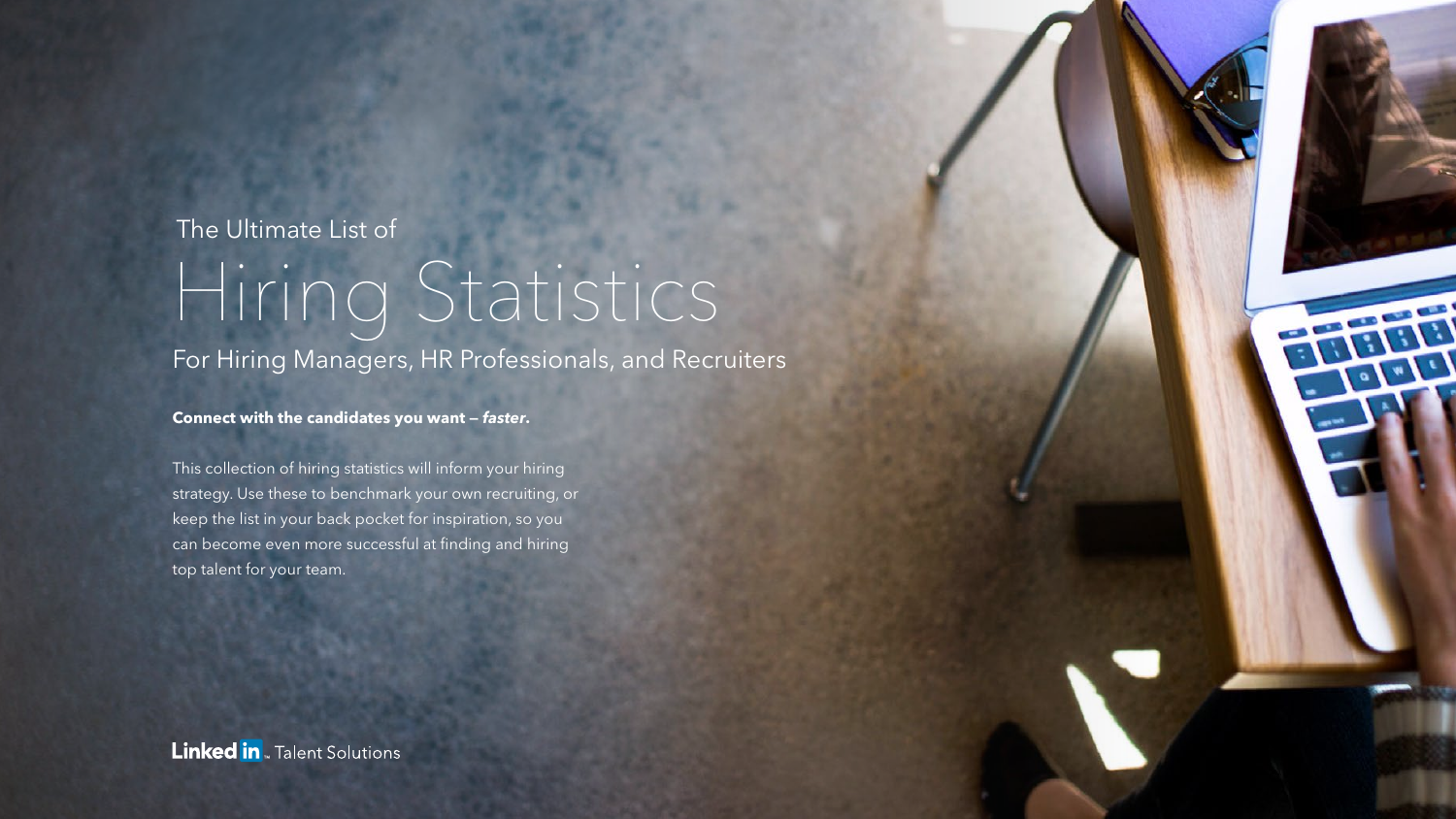### Candidate Trends

Being in the know gives you a competitive edge, and makes your company and jobs irresistible to candidates.

[Global Talent Trends,](https://business.linkedin.com/talent-solutions/resources/recruiting-tips/talent-trends-global) 2015 [Why & How People Change Jobs](https://business.linkedin.com/talent-solutions/resources/job-trends/job-seeker-trends-why-and-how-people-change-jobs-global), 2015





of the global workforce is made up of passive talent who aren't actively job searching, and the remaining 30% are active job seekers.



#### 87 %

of active and passive candidates are open to new job opportunities.



The #1 reason people change jobs is

career opportunity



The top channels people use to

look for new jobs

are online job boards (60%), social professional networks (56%), and word of mouth (50%).



The most important factors in

accepting a new job

are compensation (49%), professional development (33%), and better work/life balance (29%).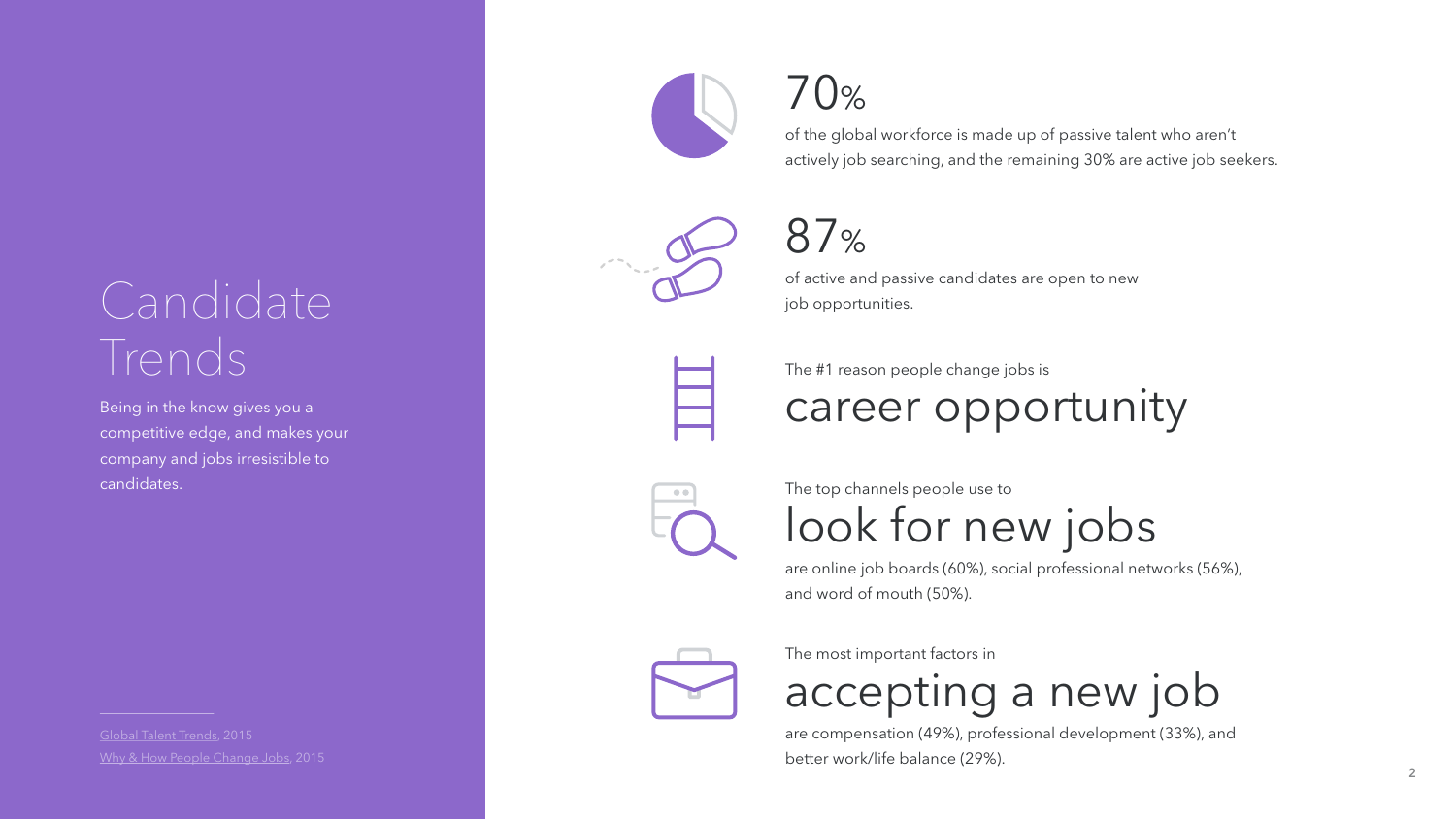#### Referrals

Quality talent lies within your employees' network. It's time to tap into this powerful resource and let your employees deliver hidden superstars.

[Why & How People Change Jobs](https://business.linkedin.com/talent-solutions/resources/job-trends/job-seeker-trends-why-and-how-people-change-jobs-global), 2015



The #1 way people discover a new job is through a referral



Companies can expand their talent pool by

 $\vert$  ( )  $\vert$ 

by recruiting through their employees' networks.



#### 35 % of employees

refer to help their friends. 32% do it to help their company. 26% do it to be seen as a valuable colleague. Only 6% do it for money and recognition.



Candidates are

46 % more likely

to accept InMails when they're connected to your employees.



Employee referrals are a top source of

quality hires

along with social networks and internet job boards.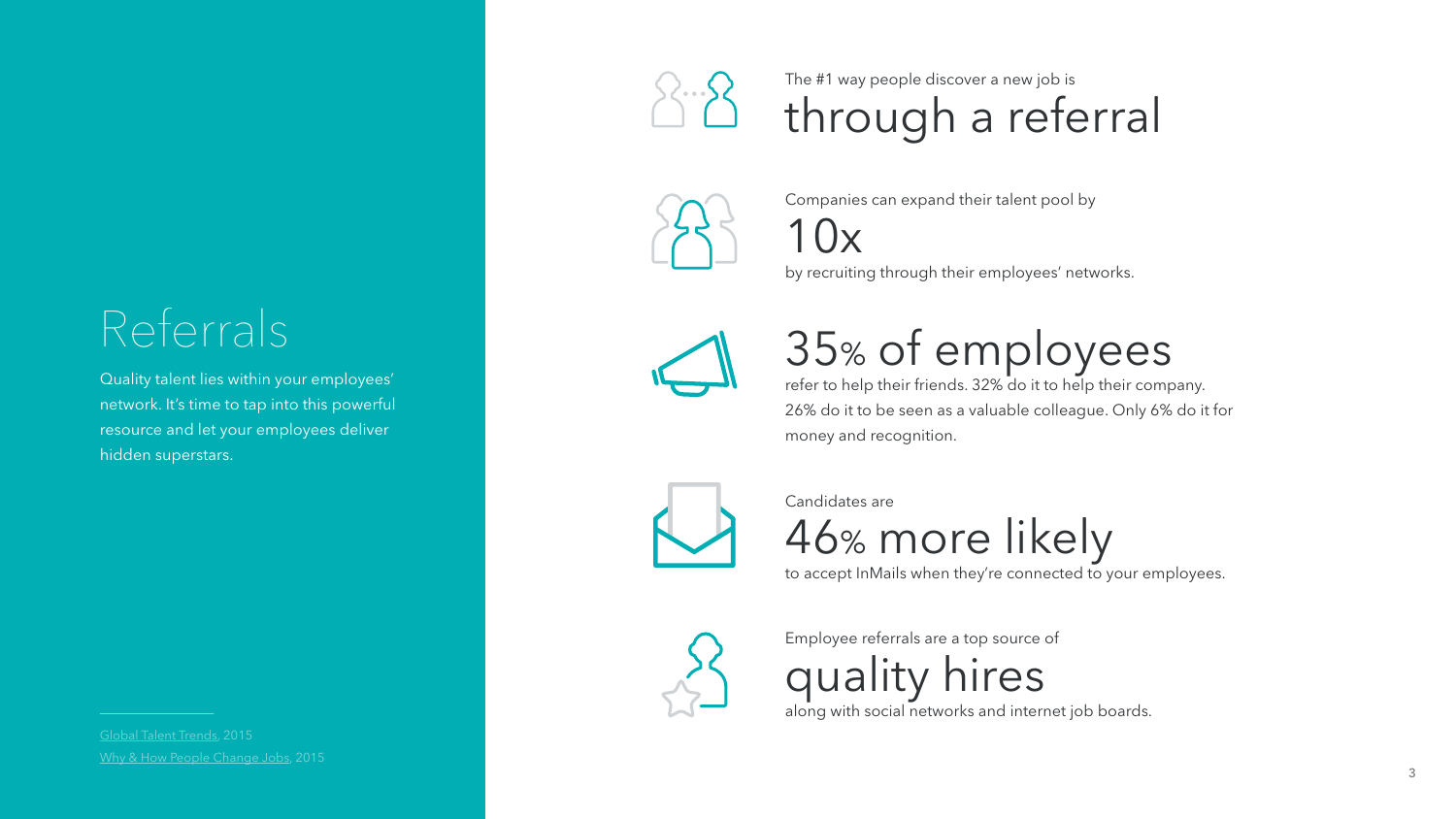# Candidate

Insights into what candidates want throughout their job search journey helps you build a recruiting strategy that will find and hire top talent faster.



The most effective

talent branding tools

are company websites (68%), online professional networks (i.e., LinkedIn), and social media (i.e., Facebook, Twitter).



#### 89 % of talent

says being contacted by their recruiter can make them accept a job offer faster.



94 %

says being contacted by their prospective manager can make them accept a job offer faster.



Talent is



to consider your company for a future opportunity when you offer them constructive feedback.



94 % of talent

wants to receive interview feedback, but only 41% have received interview feedback before.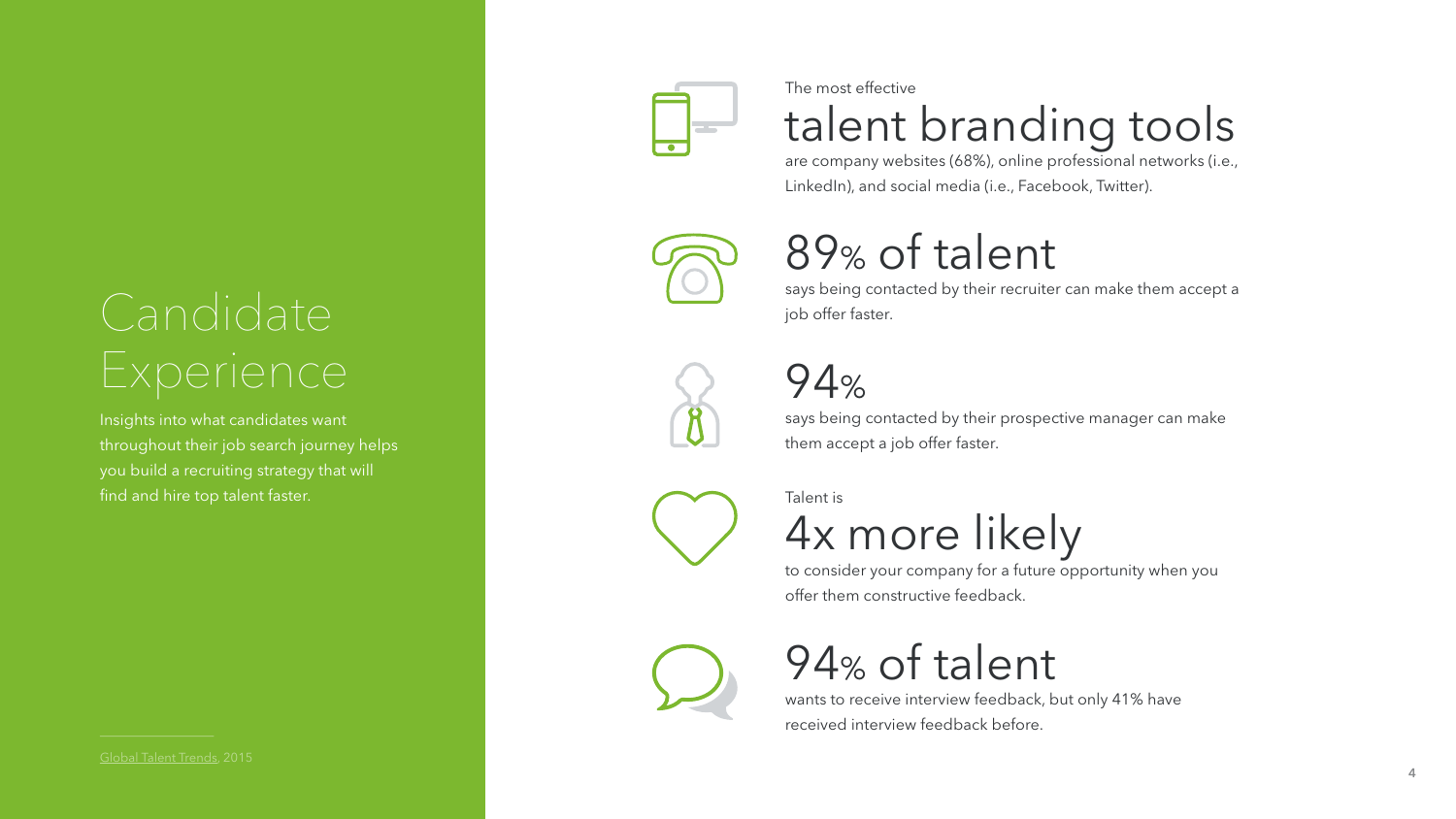## The Power of LinkedIn

Use LinkedIn Talent Solutions to find and directly contact candidates, promote open jobs to the right talent pool, and build a strong employer brand.

[Global Talent Trends,](https://business.linkedin.com/talent-solutions/resources/recruiting-tips/talent-trends-global) 2015 [Savvy Recruiter's Career Guide,](https://business.linkedin.com/talent-solutions/c/15/5/ebook-savvy-recruiters-career-guide) 2015



Social professional networks are the

#1 source of quality hires

followed by internet job boards and employee referrals.



#### Over 75 %

of people who recently changed jobs used LinkedIn to inform their career decision.



New employees sourced through LinkedIn are 40 % less likely

to leave the company within the first 6 months.



LinkedIn influenced hires are

2x more likely to be high demand and above average hires.



Top recruiters are 60 % more engaged with LinkedIn recruiting tools (vs. average recruiters).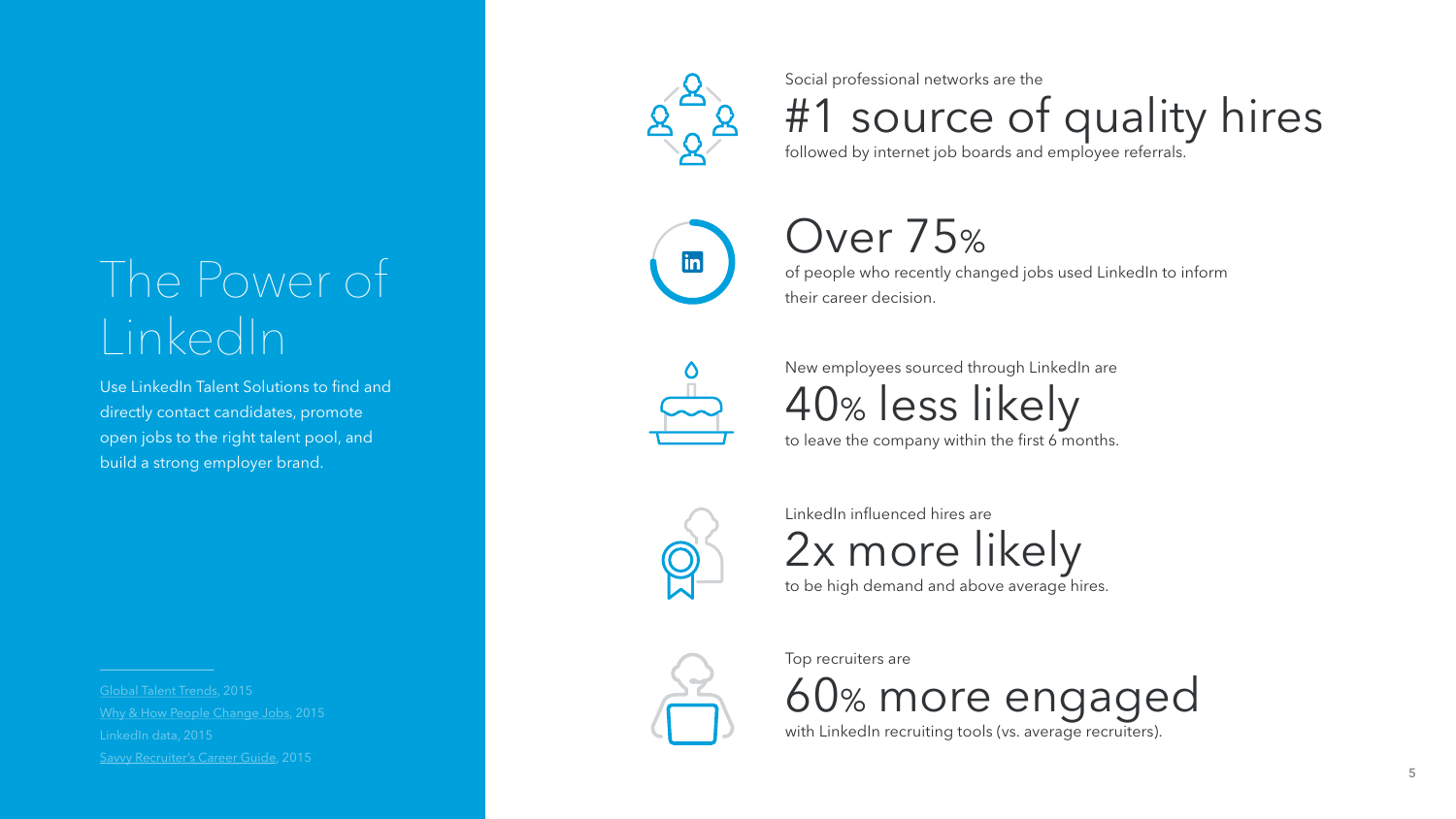## LinkedIn InMails

You've found great candidates for your role — now you need to connect with them. On average, LinkedIn's InMail response rates are 3x higher than regular email.

[The Recruiter's Guide To Writing Effective InMails,](https://business.linkedin.com/talent-solutions/c/14/7/the-recruiters-guide-to-writing-effective-linkedIn-inmails) 2014



Send InMails between

9–10 a.m. on weekdays.

InMail messages sent on Saturdays are 16% less likely to get a response.



Referencing a former employer

in common increases your chances of getting an InMail response by 27%.



You're

21 % more likely

to get a response from a candidate when you send an InMail to someone who shares a group with you.



A LinkedIn member who is following your company is

95 % more likely

to accept your InMail message.



People who follow your company on LinkedIn are 81 % more likely

to respond to your InMail than those who don't.